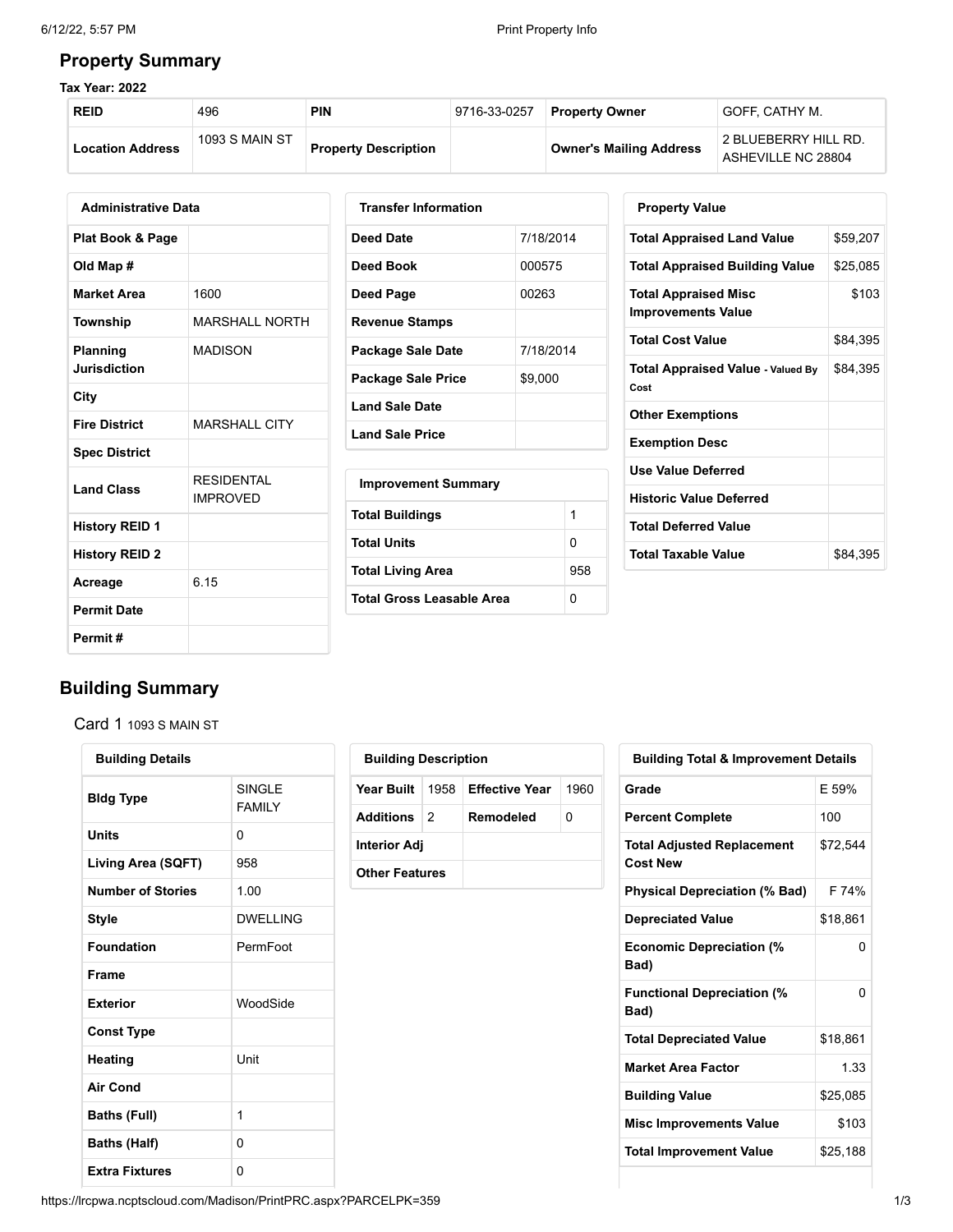| <b>Total Plumbing</b><br><b>Fixtures</b> | 3        |
|------------------------------------------|----------|
| <b>Bedrooms</b>                          | 0        |
| Floor                                    | Vinyl    |
| <b>Roof Cover</b>                        | CorgMetl |
| Roof Type                                | Gable    |
| Main Body (SQFT)                         | 958      |

# **Assessed Land Value Assessed Total Value**

**Addition Summary**

| <b>Story</b>                                   | <b>Type</b>                       | Code            | Area |
|------------------------------------------------|-----------------------------------|-----------------|------|
| <b>Building Sketch</b>                         |                                   | Photograph<br>♪ |      |
| 14 14<br>$\frac{A}{102}$<br>20<br>$\mathbf{3}$ | 47<br>$\frac{6}{958}$<br>20<br>50 |                 |      |

### **Misc Improvements Summary**

| Card Unit<br>Quantity                         | <b>Measure</b> | <b>Type</b> | <b>Base</b><br><b>Price</b> | Eff<br>Year | Bad) | Bad) | Bad) | Phys Depr (%   Econ Depr (%   Funct Depr (%   Common Interest<br>(% Good) | Value |
|-----------------------------------------------|----------------|-------------|-----------------------------|-------------|------|------|------|---------------------------------------------------------------------------|-------|
| 10x12                                         | DIMENSIONS STG | <b>SHED</b> | \$4.50                      | 1980        | 81   |      |      |                                                                           | \$103 |
| Total Misc Improvements Value Assessed: \$103 |                |             |                             |             |      |      |      |                                                                           |       |

#### **Land Summary**

| Land Class: RESIDENTAL IMPROVED<br>Deeded Acres: 0 |                                     |                    |                        | Calculated Acres: 0 |                  |                        |                   |  |
|----------------------------------------------------|-------------------------------------|--------------------|------------------------|---------------------|------------------|------------------------|-------------------|--|
| <b>Zoning</b>                                      | <b>Soil Class</b>                   | <b>Description</b> | Size                   | Rate                | Size Adj. Factor | <b>Land Adjustment</b> | <b>Land Value</b> |  |
| R-A                                                |                                     | 1-BLDG SITE-M      | 1.00 BY THE ACRE PRICE | \$22,600            |                  |                        | \$22,600          |  |
| R-A                                                |                                     | 31-MIXED-M         | 5.15 BY THE ACRE PRICE | \$13,200            | 0.5385           |                        | \$36,607          |  |
|                                                    | Total Land Value Assessed: \$59,207 |                    |                        |                     |                  |                        |                   |  |

## **Ownership History**

|         | <b>Owner Name</b> | Deed Type | % Ownership | <b>Stamps</b> | <b>Sale Price</b> | <b>Book</b> | Page  | <b>Deed Date</b>      |
|---------|-------------------|-----------|-------------|---------------|-------------------|-------------|-------|-----------------------|
| Current | ' GOFF. CATHY M.  | DEED      | 100         |               | \$9,000           | 000575      | 00263 | <sup>7/</sup> 18/2014 |

#### **Notes Summary**

| <b>Building</b><br>Card | <b>Date</b> | Line Notes                                |
|-------------------------|-------------|-------------------------------------------|
| D                       | 7/24/2019 0 | Changed condition to fair for 2020 reval. |